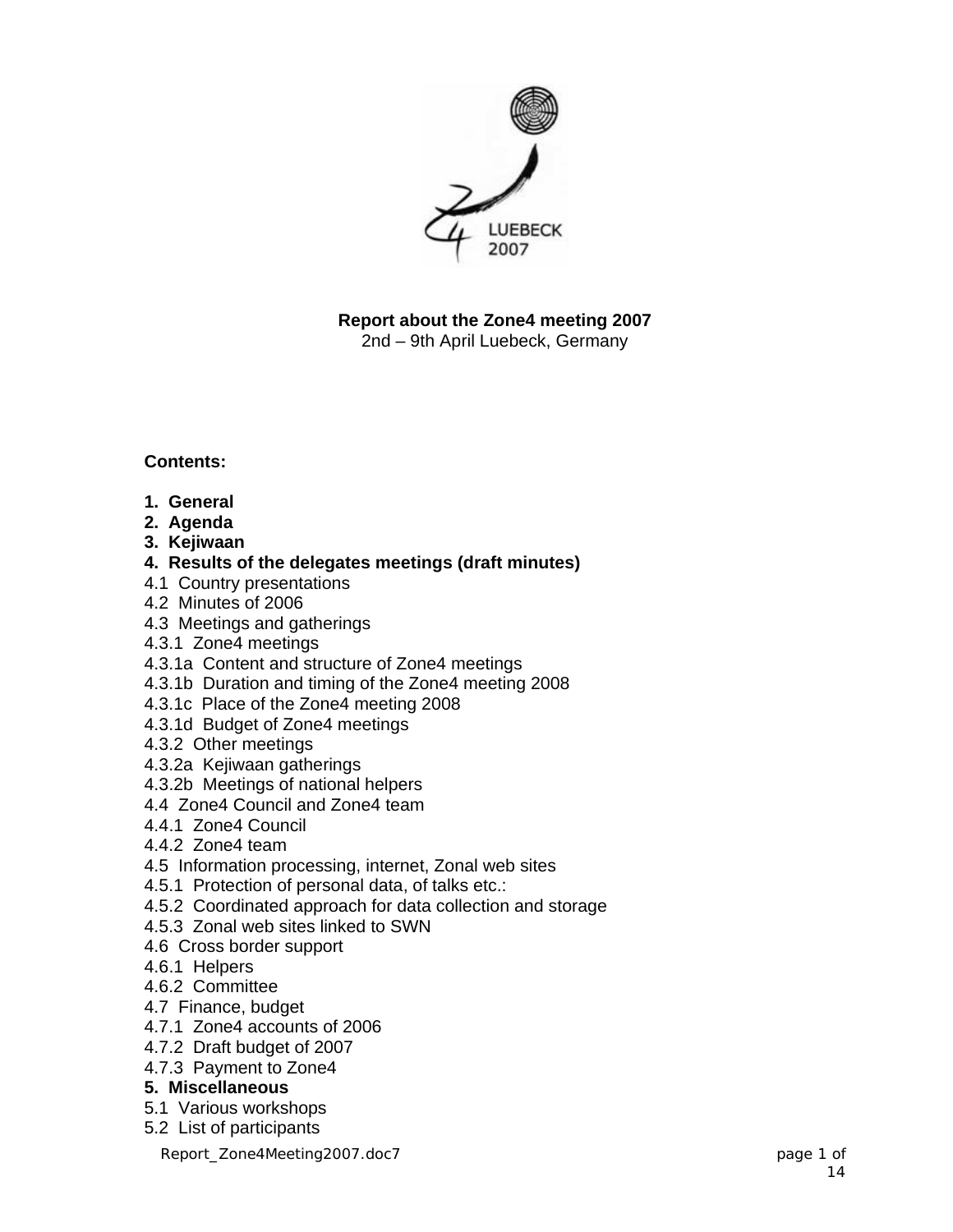### **1. General**

This meeting of 230 participants from 15 countries had many aspects: Zone4 delegates meeting, members gathering, German national AGM, a joyful programme for about 30 kids, strong kejiwaan component throughout, sharing Passover and Easter traditions, exhibition of Subud artists and life music, sharing our cultures and quotes from talks and from the gospels, discovering the "genius loci" (Bach and Buxtehude, Thomas Mann and others) and the beauty of medieval hanseatic city of Luebeck and of the near-by Baltic sea ……

The organising team of Subud Germany did a great job and had found the perfect setting by booking the whole of a youth hostel in easy walking distance to the city centre, plus facilities of an adjacent school and sports hall.

The effort of Subud Germany to bring as many German members to the Zone4 meeting as possible has been very successful with the result of more than 150 German participants and an unusual big meeting (Zone4 meetings usually have 100 to 130 participants). Participation from some other countries was less than hoped for because of visa problems (Ukraine, Russia), no holidays (Moldova), language barriers (Bosnia, Croatia, Serbia) and other reasons (e.g. Lebanon, Cyprus).

Subud International was well represented by chairlady Osanna and ISC chair Garrett, by the IHs Lora, Saroni, and Andrew, by Arnold Landen (SICA vice chair) and Lawrence Fryer (SDI board member), and Rhyana Blakeley (co-chair Subud Youth International) who came for the last 3 days.

# **2. Agenda**

Every day there was an opportunity for latihan in the morning and in the evening (except on Good Friday when the "morning Latihan" was shifted to early afternoon), starting with the evening Latihan on arrival day (Monday, April 2) until morning Latihan on the departure day (Monday, April 9).

The meetings mostly started with a morning plenary, offering a piece of music, of wisdom, of culture, followed by the presentation of the programmes of the day. The manifold aspects of the meeting were reflected in a range of programmes, often happening in parallel, not to speak of ad hoc meetings, helpers on duty, personal exchanges, excursions etc.

Thus the following agenda is far from complete, it's focus is just on the "official" programme.

| Monday, April 2: | Arrrival day,<br>evening: helpers meeting                                                          |
|------------------|----------------------------------------------------------------------------------------------------|
| Tuesday:         | Kejiwaan day,<br>evening: celebrating Passover dinner and<br>official opening of the Zone4 meeting |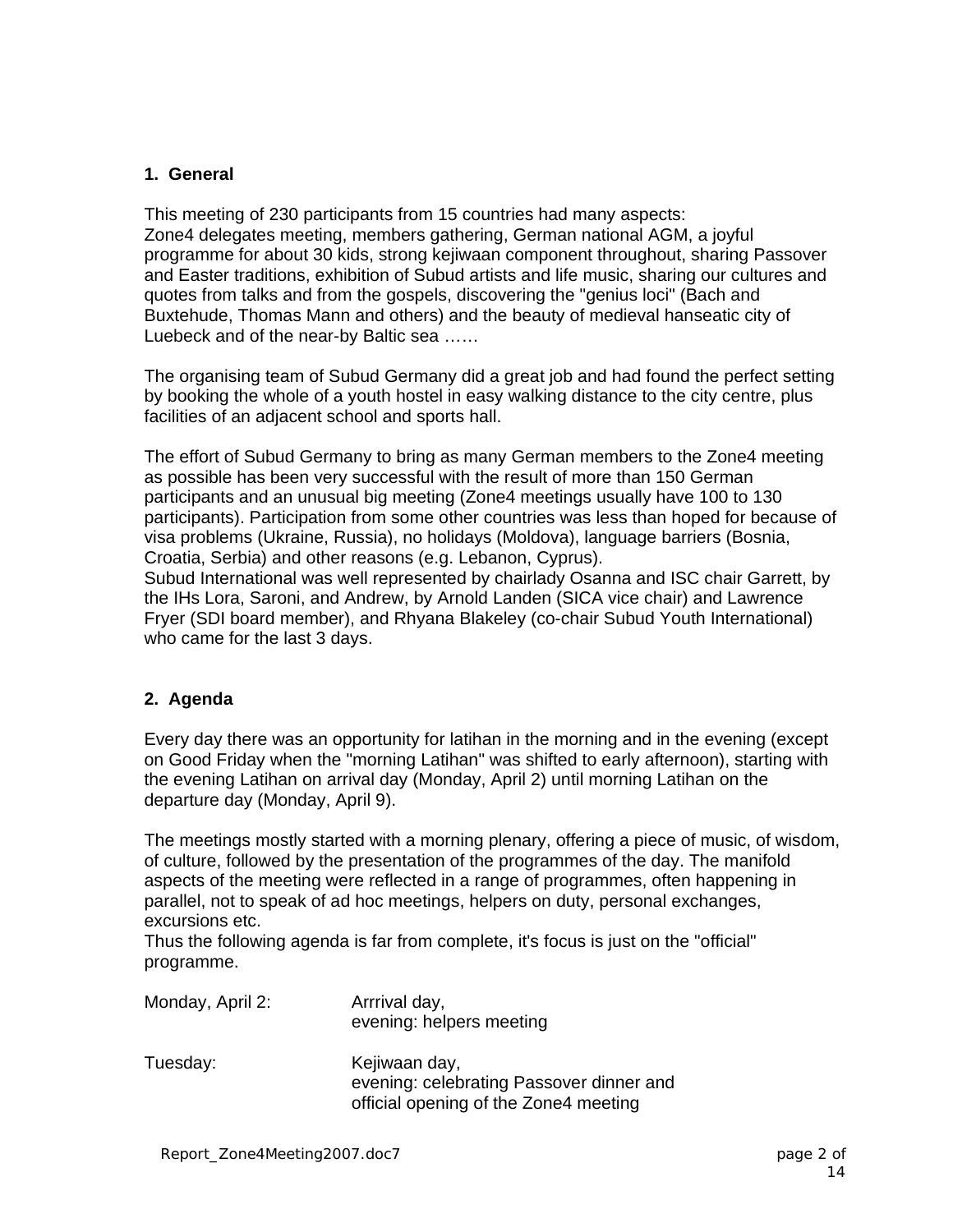| Wednesday: | Country presentations, start of discussion of Zone4 matters                                                                                                                                                                                                                                                                                                                     |
|------------|---------------------------------------------------------------------------------------------------------------------------------------------------------------------------------------------------------------------------------------------------------------------------------------------------------------------------------------------------------------------------------|
| Thursday:  | Brainstorming: What do we expect of Zone4 meetings?<br>3 parallel workshops (before lunch):<br>- Working together within Zone4<br>- Cooperation between national organisation,<br>Zone4, ISC/WSC<br>- Subud's presence in the world<br>3 parallel workshops (afternoon):<br>- Susila Dharma (presentation of SD Germany)<br>- Enterprises, working together<br>- SICA           |
| Friday:    | 3 parallel workshops (before lunch):<br>- Helpers and committee, roles and cooperation<br>- Zone4 finances and budget<br>- The next Zone4 meeting<br>Afternoon: Celebration of Good Friday<br>- talk reading<br>- Latihan<br>- St. John Passion of Bach in Marien Cathedral                                                                                                     |
| Saturday:  | AGM of Subud Germany all day<br>Afternoon plenary of Zone4 delegates: next Zone4 meeting,<br>budget                                                                                                                                                                                                                                                                             |
| Sunday:    | Celebration of Easter Sunday, family Easter brunch with music and stories etc.<br>Plenary (before lunch): Subud International, Osanna and<br>Garrett talk, World Congress 2010 in New Zealand,<br>Thank You celebration in UK coming August<br>Plenary (afternoon): Closing meeting<br>Loose ends, Zone4 meeting in 2008<br>Thank You Medals, made by the children, are awarded |

# **3. Kejiwaan**

The kejiwaan day is facilitated by the German Kejiwaan Councillors Imke and Markus. The issues of interest for sharing, talking, testing are collected from all participants in small-groups-brainstormings. This leads to workshops with the following themes:

- ¾ **Latihan in our daily life(\*)** (help through latihan, Bapak's advice, trust in the guidance, self experience)
- ¾ **Helpers work(\*)** (role, working together with the committee, new members, etc.)

to all organisers of the meeting.

- ¾ **Testing(\*)** (How do we find the right questions? What can we test? material, spiritual)
- ¾ **Group life** (communication, use of latihan hall, activities)
- ¾ **Outer and inner aspects of the latihan** (preparation, alone or in a group, dedication, courage, forgiveness)
- ¾ **Awareness testing** (inner body testing)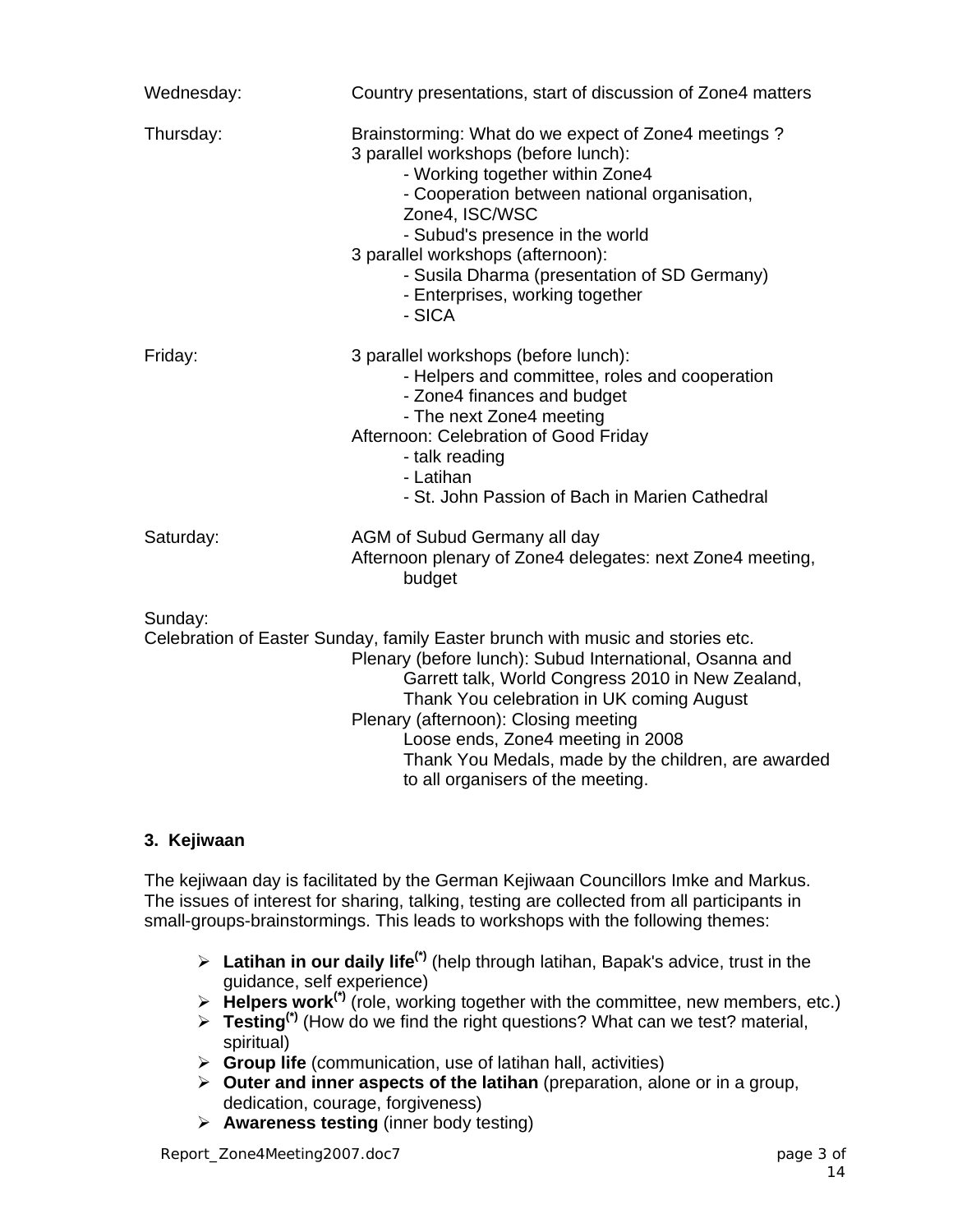- ¾ **The role of the woman(\*)** (mother, job, marriage, partnership, life task, man as spiritual leader, male and female force in us)
- $\triangleright$  **New in Subud**<sup>(\*)</sup>
- ¾ **Old people in Subud** (respect, old peoples home, their needs and necessities)
- ¾ **Peace testing**
- ¾ **Living in a community with Subud members**
- ¾ **Subud and religions(\*)**

The mark **(\*)** indicates that notes have been taken by participants which are attached (Appendix 1).

These workshops, testing, and other kejiwaan programmes (e.g. helpers on duty) still carry on after the kejiwaan day. "Experiencing Bapak" is a continuous programme with talks, films, and seasoned members sharing their experience.

Of particular interest for many is the issue: helpers and committee, roles and cooperation (no notes available).

### **4. Results of the delegates meetings (draft minutes)**

4.1 The delegates meeting starts off with short **country presentations**, focus on relevant issues to be shared / discussed at this meeting. Notes of these presentations are attached (Appendix 2).

#### 4.2 Minutes of 2006

The minutes of the Council meeting 2006 in Hungary are approved.

It is noted that the idea to create a web-based discussion forum has not yet been implemented (Thomas, Robiyan, Anwar). It is again confirmed that discussions should not be conducted on the Zone4 listserver; the listserver's function is to disseminate information.

4.3 Meetings and gatherings

#### 4.3.1 Zone4 meetings

4.3.1a Content and structure of Zone4 meetings

An extensive discussion process results in consensus what we expect of Zone4 meetings, i.e. a combination of gathering and Council business meeting.

Most delegates and non-delegates alike value the gathering with sufficient time for

- $\triangleright$  Latihan and Testing
- $\triangleright$  Getting to know people, sharing experiences
- $\triangleright$  Learning about the realities in the countries
- $\triangleright$  Exchange and help between countries
- ¾ "Old" Subud countries help "young" countries
- $\triangleright$  Helpers training
- $\triangleright$  Sharing our cultures

The delegates expect a clearly structured Council meeting with

- $\triangleright$  Clear distinction between delegates and observers
- $\triangleright$  Working through the agenda
- $\triangleright$  Reports
- $\triangleright$  Discussion of international issues and recommendations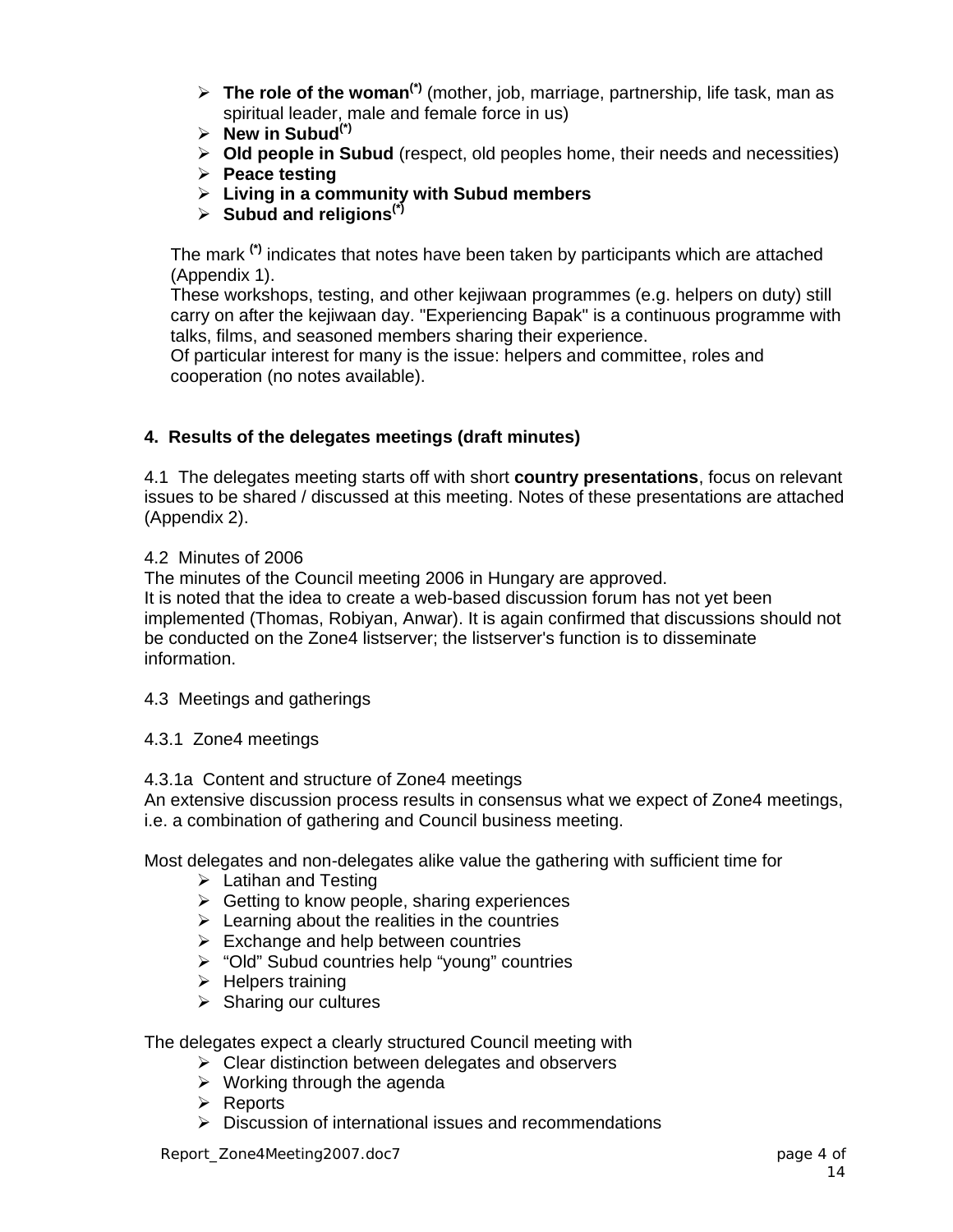$\triangleright$  Results, e.g. agreement on the budget

4.3.1b Duration and timing of the Zone4 meeting 2008

It is resolved that the Zone4 meeting in 2008 will last for 6 days (plus arrival and departure days), starting with two kejiwaan days.

The time of the meeting will be moved to late summer / early autumn, i.e. between late August and early October. The Zone Council will be polled as to which exact dates are convenient / not convenient.

It is envisaged to hold the meeting 2009 as well at this time of the year in view of the World Congress taking place in January 2010.

4.3.1c Place of the Zone4 meeting 2008

No country has offered to host the next Zone4 meeting.

Therefore the possibility is discussed to organise the Zone meeting at a seaside resort at the Baltic or Mediterranean sea off season. Local Subud people might help to find a suitable place but would not be expected to host/organise the meeting.

Three potential countries come to mind and are tested: Lithuania, Croatia, Cyprus. Of these three only Cyprus feels positive, however it felt more like a holiday gathering than a council meeting.

Stephan Solat asks Subud Ukraine by SMS whether they would invite the Zone4 meeting next year to Ukraine. Chairlady Vera answers: "We are delighted."

We take this for an invitation, with no further information, assuming that satisfactory practical arrangements will be possible.

Ukraine is tested as host country for the Zone4 meeting 2008. The receiving is positive, however it indicates that Ukraine will need support.

Result: It is resolved to ask Subud Ukraine to host the Zone4 meeting 2008 for a duration of 6 days.

# 4.3.1d Budget of Zone4 meetings

Zone4 usually succeeds to find reasonable facilities at low cost. The Luebeck meeting has been exemplary in this respect, the registration fee has been lower than usual (EUR 70 instead of 100).

Still, there was some criticism (too expensive). The suggestion was made not to include the support of delegates who need such support in the budget, rather to do special fundraisings for this purpose. This motion did not find wide support.

Therefore Zone4 policy remains:

 Support for delegates (if necessary): Travel expenses are covered by the Zone4 budget, board and lodging are part of the meeting's budget.

 Support for non-delegates depends on fundraising and is not part of the general budget.

There is one change to the Zone4 policy:

 It is resolved that international helpers and other international Subud "officials" will be free of the registration fee (but pay for board and lodging). These expenses will become part of the Zone4 budget in future. For 2007 a refund will be offered provided the Luebeck accounts close with a surplus.

# 4.3.2 Other meetings

# 4.3.2a Kejiwaan gatherings

Hustein reminds us of a recommendation to hold annual kejiwaan meetings (national or international). For the time being there is no intention to organise a Zone4 kejiwaan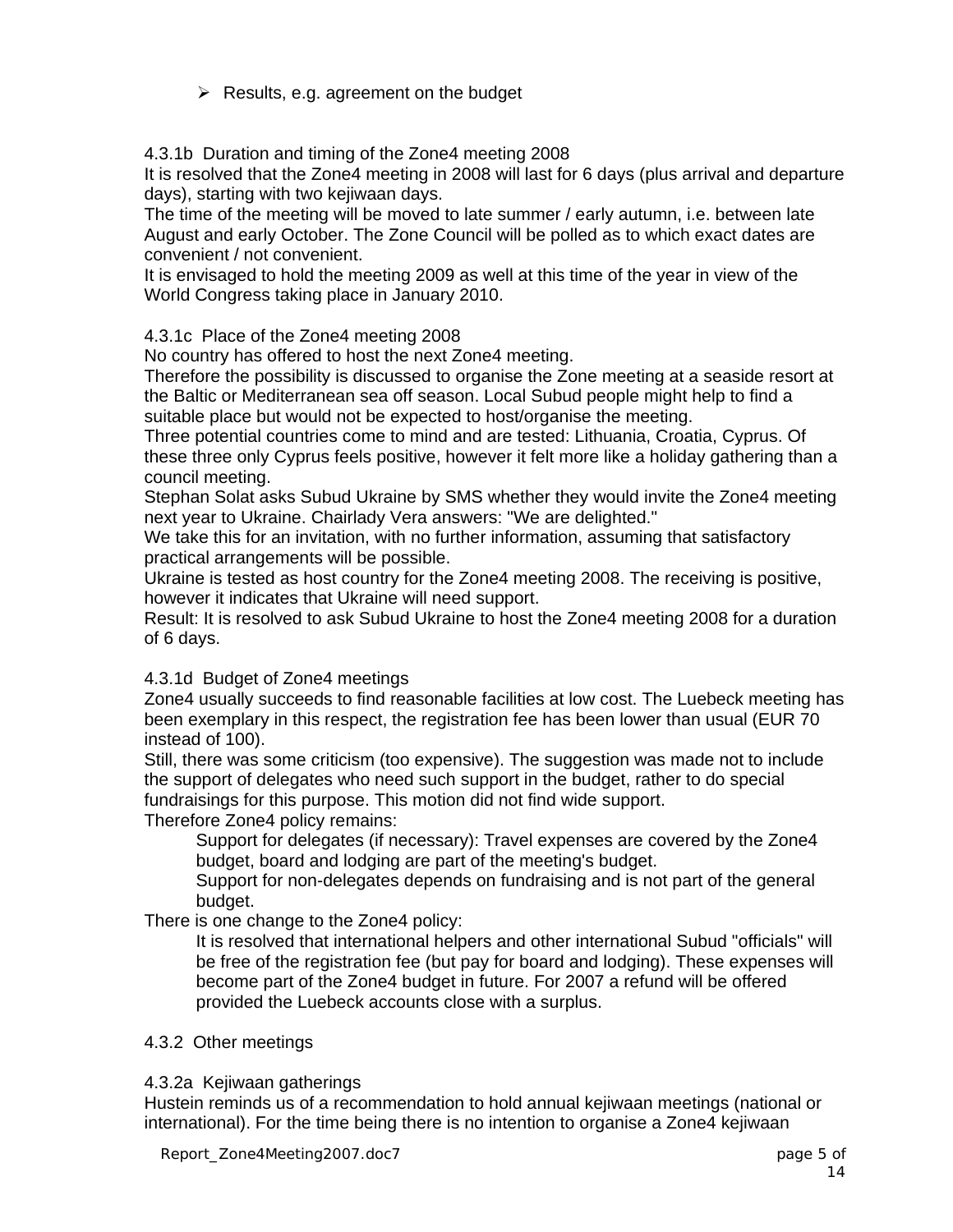meeting, separate from the annual Zone4 meeting. However there are already regular kejiwaan meetings (e.g. Oslo, Munich) where participants come from neighbouring countries. The experience shows that members appreciate such gatherings, and other groups / countries are encouraged to organise such events as well.

It is suggested to share dates of kejiwaan gatherings and of national congresses within the Zone.

### 4.3.2b Meetings of national helpers

Subud Ukraine's proposal to organise meetings of national helpers in Zone4 on a regular basis in a location with no visa problems is discussed, resulting in two suggestions: Both, helpers and committee, should be invited, including IHs and officers of the international organisation.

Ukraine is welcome to take the initiative and to start by inviting for such a meeting. (This was discussed before the last-minute invitation for the Zone4 meeting.)

#### 4.4 Zone4 Council and Zone4 team

#### 4.4.1 Zone4 Council

The meeting did not tackle the questions concerning the Zone4 Council, e.g. who is a delegate, role/function of delegates, distinction between helper and committee delegates. We will try to discuss and clarify this via the internet.

### 4.4.2 Zone4 team

Marini was introduced to the Council as secretary on the Zone4 team. With Anwar as Valentin's deputy and at the same time treasurer, and Valentin as Zone4 Rep., we are three on the Zone4 team at present. All work is honorary / unpaid (as usual in Subud). After extended discussions the Council confirms that a team is necessary and that we try to find one more team member (if possible a woman). Her function / focus will be: Networking / providing support with regard to members' activities, Wings etc.

4.5 Information processing, internet, Zonal web sites Several issues are raised which need follow up:

#### 4.5.1 Protection of personal data, of talks etc.:

It is noted that talks and other Subud information can be found on the internet and the question is asked whether this is okay or whether we should pay more attention what we need to protect and what really is intended to be available for the general public. The same applies to personal data of "national contacts" which are published in Subud World News; this should not be done without specifically asking the "contacts" for approval because it may be unwanted, in some countries it may even be dangerous.

#### 4.5.2 Coordinated approach for data collection and storage

Contact data, country and group information and reports etc. are presently collected, stored, and updated on several levels (e.g. Zone, ISC). It is suggested to concentrate most of this in a data base in one place only, with password protected access for national, zonal, and international teams.

#### 4.5.3 Zonal web sites linked to SWN

There is a proposal from Zone3 to create zonal pages on Subud World News for specific zonal news and reports. This would partly replace the use of the Zone4 listserver and thus would reduce the email flood. And more readers would have access.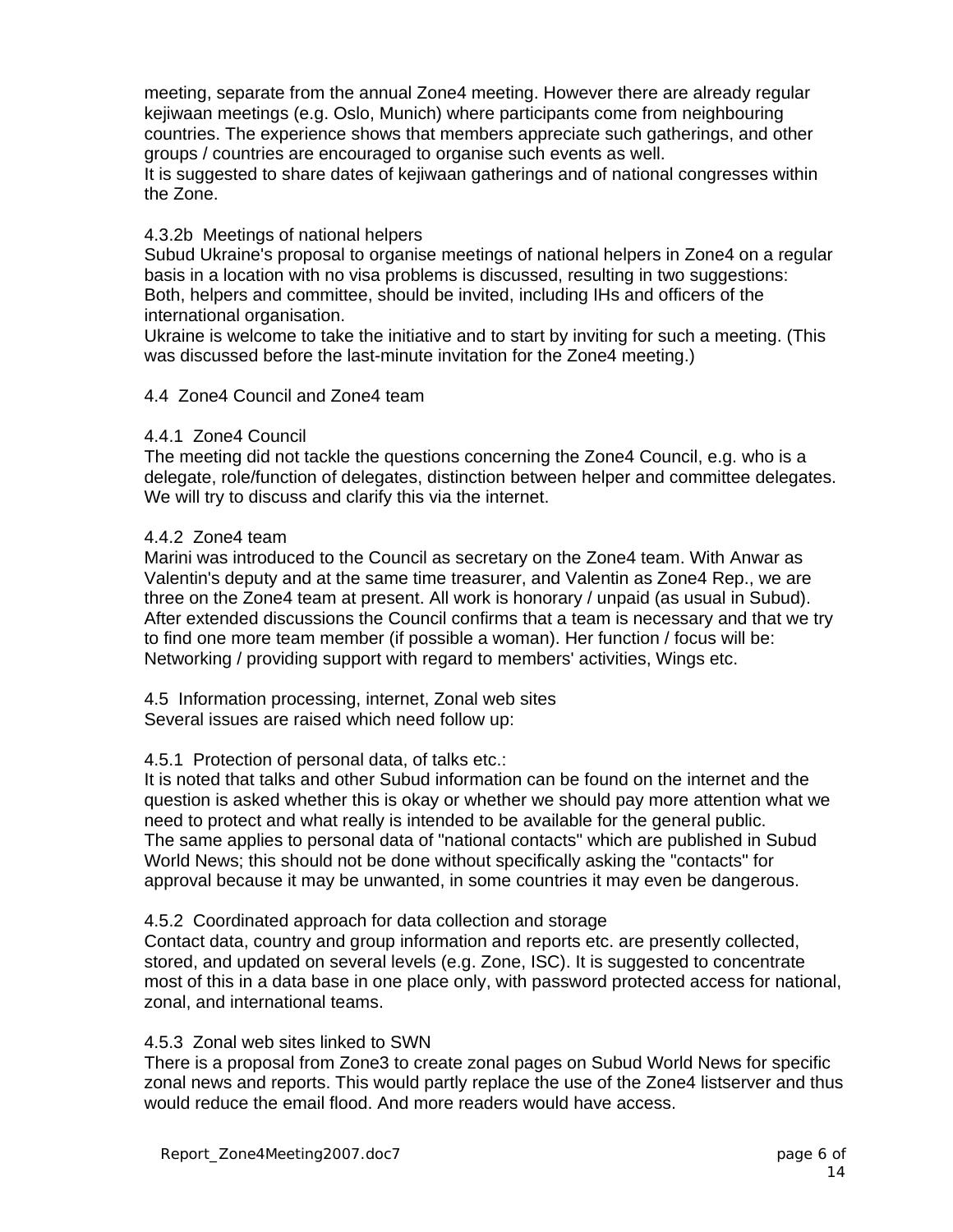It is resolved that Zone4 will pursue this project and implement it if possible. This depends on several details which still need clarification (e.g. costs, what can be published and what not, password protection for Subud internal reports/data ?)

### 4.6 Cross border support

### 4.6.1 Helpers:

The "helpers without borders" programme has started and is coordinated by the international helpers. Information about this programme was distributed via the Zone4 listserver. Main purpose of this programme: Experienced helpers to stay in a country or group that needs support for an extended period of time.

Within Zone4 helpers pay also short visits to support neighbouring countries or groups, and Zone4 encourages such cross border support.

Issues of coordination, communication, and finance are discussed with the following results:

The coordination requires a close cooperation between the international helpers (kejiwaan aspects) and the Zone4 team (e.g. finance).

The communication must include relevant helpers (local / national helpers, kejiwaan councillors) of both countries involved, plus the IHs and Zone4 team. Email communication should be copied accordingly.

The Zone Council resolves that financing cross border helper support will be coordinated by the Zone4 team and funding will be made available via the Zone4 budget.

(Notes of caution: 1. How much Zone4 can make available depends on how much the countries contribute. 2. There is no budget yet for the new programme "helpers without borders", it will mostly depend on special fundraising.)

### 4.6.2 Committee:

Several countries point out that help is needed as well on the committee side (e.g. how to build up a national organisation, advice on bylaws, cooperation between national organisation and groups). The meeting does not produce an answer for these requests. However it is obvious that we need to find a better balance between the kejiwaan and the organisation.

# 4.7 Finance, budget

4.7.1 The Zone4 accounts of 2006 are approved, including the payment to WSA of EUR 19,000 in 2006 (EUR 5,000 above budget).

4.7.2 The draft budget of 2007 (circulated via Zone4 listserver) is approved with the following amendments:

4.7.2a Contribution to WSA: Increase by 1,000 to 14,000 EUR

4.7.2b Cross Country Support: Increase from 1,000 to 3,000 EUR

This budget item is available for any country of Zone4. If it is not fully used in 2007 the balance will be carried forward to 2008 earmarked.

It is resolved that Zone4 can use this budget item as well for IHs travel in Zone4 in case the IHs run out of money.

4.7.2c These two increases of total EUR 3,000 can be financed in 2007 within the existing budget since nothing was spent on subsidies for delegates' travel to the Zone4 meeting in Luebeck (3,000 EUR not used).

4.7.2d Support of youth activities: This small budget item (EUR 600) hasn't been used since 2004. Still, Zone4 considers support for youth / young people in Subud very important and wants this reflected in the budget. However this budget item may also be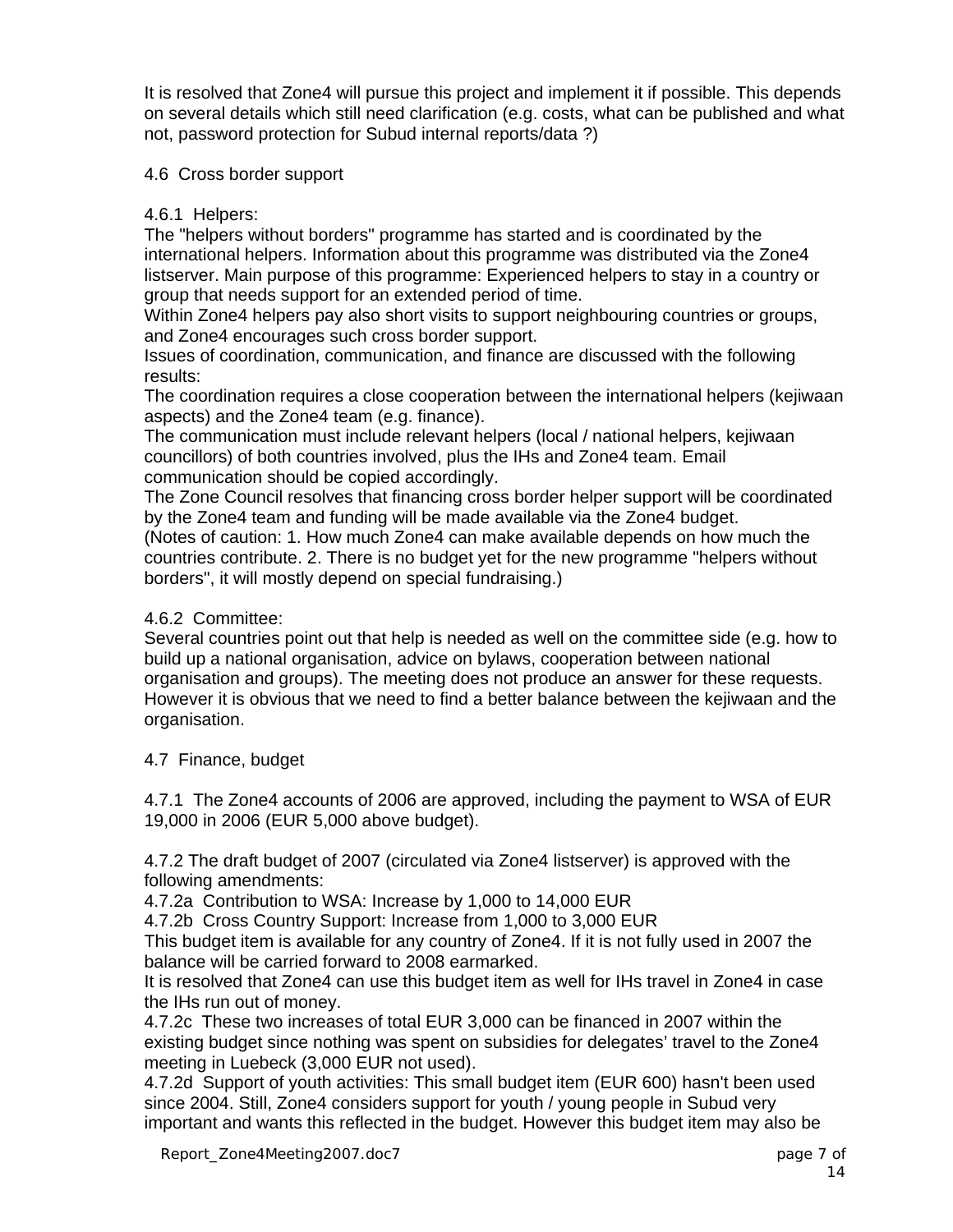used for activities of other wings or in general for Subud members' activities. With this understanding the title of this item will be changed to "Support of Wings activities".

4.7.3 The practice / tradition in Zone4 is confirmed: Zone4 countries pay their international contributions to Zone4. The payment to WSA is (the major) part of the Zone4 budget.

# **5. Miscellaneous**

### 5.1 Various workshops

Notes of the workshop "Subud's **presence in the world**" are enclosed (Appendix 3).

The wing workshops were mostly about basics and sharing of information and experiences:

- **SD** Germany gave a presentation of their long tradition of SD work and project partnerships. An English language Power Point presentation is available on CD and can be obtained by writing to buero@susiladharma.de

- **SICA** is still struggling with basic questions of the organisational setup. The workshop talked in particular about the great potential in the area of films.

- The **enterprise** workshop shared information about existing enterprises and discussed the Why and How of enterprises and working together in Subud. An interest exists to network and to get contacts and information via something like an enterprise service and/or publication. SES (Subud Enterprise Services), chaired by Sachlan Fraval, doesn't provided such service at present.

A Scottish–Norwegian Subud enterprise meeting will take place in Oslo mid April 2007; Hustein is asked to communicate the results of this meeting.

The workshop **Living community in Subud** was foremost a presentation and sharing of 10 years experience of several members of the community Niederhof near Lilienfeld, Austria. A school is part of the project, practising a concept close to Rebeca and Mauricio Wild. For more information (German language): www.niederhof.org

5.2 The list of participants was distributed at the meeting. We are glad to send it upon request (to zone4@subud.org).

**-----------------------------------------------------** 

Appendix 1:

# *KEJIWAAN WORKSHOPS*

Notes taken by participants

# *Workshop: Latihan in our daily life*

All participants express their request at the introduction:

#### Problems with the transfer of the latihan in our daily life

- ¾ The **trust** in the inner guidance is weak and must be developed
- ¾ It takes **courage** to develop trust
- $\triangleright$  Through the latihan has developed trust into stomach feeling

Report\_Zone4Meeting2007.doc7 page 8 of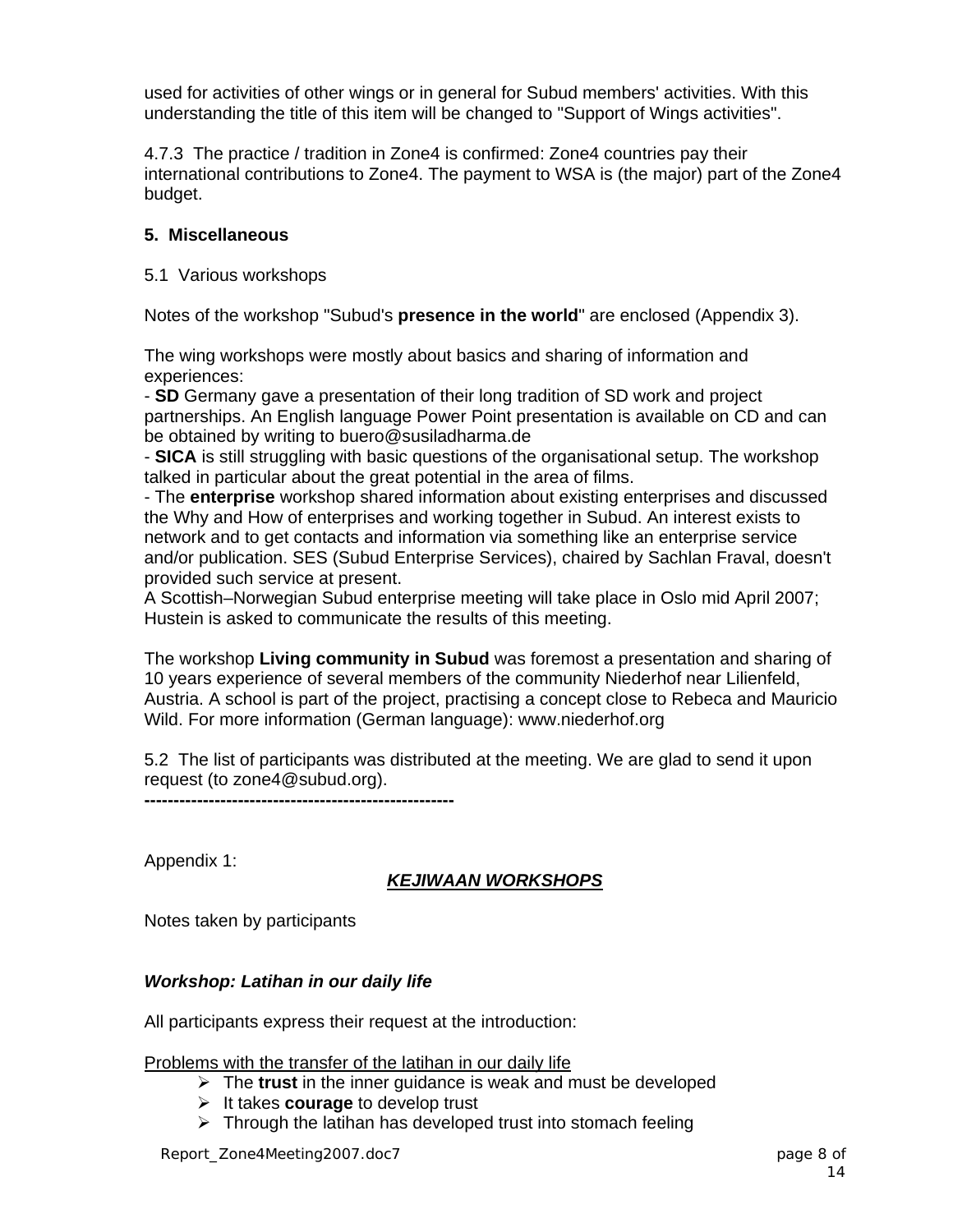$\triangleright$  Development of the fine aerials and courage to trust them

#### Problems with testing

- $\triangleright$  Testing for other people (children) is problematic
- $\triangleright$  Testing is not always necessary
- $\triangleright$  I try to give my best, then I trust the guidance of God

### Support to transfer the latihan in the daily life

- $\triangleright$  Advice from talks
- $\triangleright$  Silent breaks in our daily life
- $\triangleright$  To be silent before you make a decision
- $\triangleright$  Try to remember the feeling, that the Big is in me, that I am connected with the big reality
- $\triangleright$  The spiritual way is allowed to be easy
- $\triangleright$  Discipline (in the morning be quiet before the day begins)

### **Workshop: Helpers work**

The following issues have been discussed:

- $\geq$  How can the helpers work be improved?
- $\triangleright$  How do we handle a conversation with candidates?
- $\geq$  Often young helpers are not prepared for the work as a helper.
- $\geq$  The proposal to organise a big helpers meeting comes up again and again. At this meeting helpers could exchange their experiences. A kind of "helper training".
- $\geq$  Talks with candidates: What is important? Is the three months waiting period necessary, or not?

Subject – Committee and Helper:

- $\geq$  On which force is the work of the committee and the helpers based?
- $\geq$  Is there, in general, a separation between helpers and committee?

#### **Workshop: Testing**

The group was relatively small, 4 ladies with mixed "Subud age". First we wanted to take part in the "larger" workshops, but we found ourselves in an interesting and enriching conversation.

We discussed the following matters:

- $\triangleright$  Testing which kind of questions is it possible to ask, and what questions should not be asked?
- $\triangleright$  What is "Testing"? It is not a test. The term can irritate young Subud members.
- $\triangleright$  All talked about their testing experiences.
- $\triangleright$  How to formulate a question? Talking before testing to formulate a question as exactly as possible. Sometimes little words can make a big difference. Like: Could or should or must? The clearness of the receiving depends on these words.
- $\triangleright$  What should be avoided?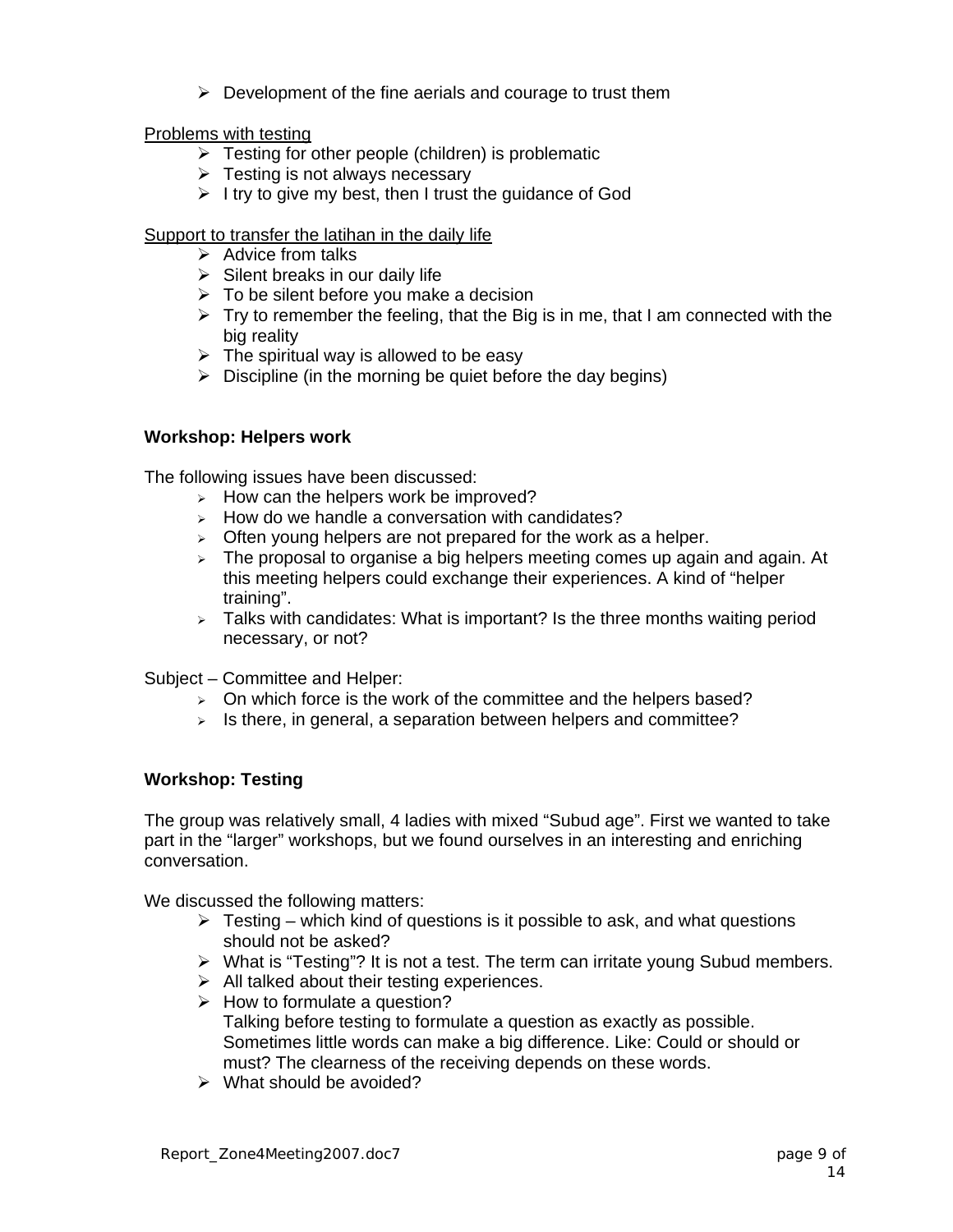Plain or clear YES/NO questions or "oracle questions" (predicting the future). It is better to formulate open questions, to find out the inner attitude – how it is or how it could be.

- $\triangleright$  Better not to test if we are not open (prepared to accept), if someone is not ready or able to follow the result.
- $\triangleright$  Do I have to speak about the result or about the experience? NO. If you do not have the feeling to communicate your experience in a larger group, you don't have to.
- $\triangleright$  It is no problem if you don't want to test with "any" helper. You can choose a helper with whom you feel empathy and trust.
- $\triangleright$  Is it "testing" if I ask in my everyday life for myself, if something is right or not? If I am going to do / not to do something / to say something….? May be that is simply to bring the "Latihan into everyday life"?!

### **Workshop: Role of the woman**

Discussion of 8 participants (some married, some single, but all living in a relationship)

After our questions and difficulties with being a woman we came to the following questions:

- $\triangleright$  What is the quality of being female (universe)?
- $\triangleright$  What is the quality of being masculine?
- $\triangleright$  How does the feminine power affect me presently?
- $\triangleright$  How could it be felt, if the power would work in me under God's guidance?
- $\triangleright$  How does the masculine power affect me at present?
- $\triangleright$  How could it affect me under God's guidance?
- $\triangleright$  How do I feel if my masculine and my feminine side are in harmony?
- $\triangleright$  What can help me in a situation, when I feel that both sides are not in harmony?
- $\triangleright$  How do I communicate with men, if my forces are not in harmony?

#### **Workshop: New in Subud**

From amongst the "new" Subud members 3 women and 2 men participated, joined by 3 "older" members.

Everyone introduced him/herself personally. New members were asked how they are or feel in Subud and especially at this meeting.

The replies were all positive, without exception.

- $\triangleright$  General state of being
- $\triangleright$  Everyone feels accepted in a very open way
- $\triangleright$  It seems especially important for all of us, that no pressure is made in any way, and no advice is given unasked.
- $\geq$  The self responsibility and to find your own personal way was emphasized
- $\triangleright$  Helpers offered their help if questions arise
- $\triangleright$  Lienhard asked if there was a wish that he should give a personal experience report, which was well presented.

#### **Workshop: Subud and Religions**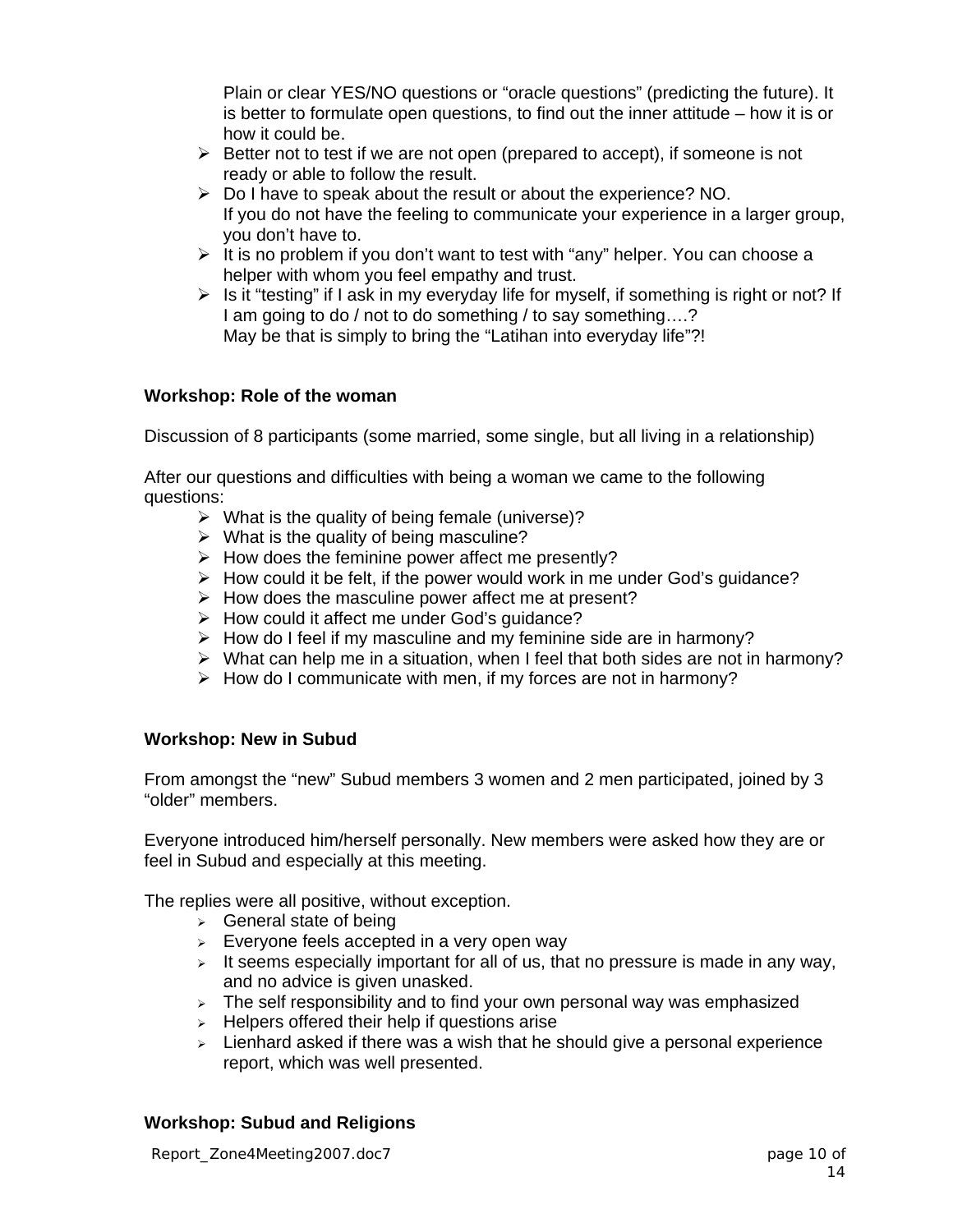This workshop was a discussion circle of about 15 brothers and sisters who related their experiences of how Subud has changed their involvement with religion. Most participants practice their religion to some extent, finding that after rebelling against ritual and belief, many years of latihan deepened their need for some sort of formal prayer.

An adherent of the jewish faith said that her family had been very secular and through the latihan they stopped eating pork and found "prayers of awareness" with songs and movements in the early stories of the Hasidu movement in the 18<sup>th</sup> century.

A muslim spoke of Ali, son in law of Prophet Mohammed, teaching that God is like a city with roads approaching from all directions. While prayer may be compared to a river and the words of the prayers to the riverbanks, it is also true that verses of the sacred texts may have great spiritual power.

Through the latihan we may come to realize that within us is the basis and meaning of all the religions, so that sometimes we experience religions other than our own. Since the latihan has no form it may be compared to water held in different containers of various shapes and sizes. Following a religion may fulfil a need for ceremony, structure and the regularity of observance may open up God's presence.

Some churches may sympathise with Subud and others may be critical. However church people may genuinely treat each other as brothers and sisters and being in their company may be a positive experience of believers doing good in the world. What counts in religion is sharing rather than discussion.

The discussion closed with comments on the value of reading Bapak's talks, which most, but not all those present, felt to be valuable in making us more attentive, aware and normal.

Appendix 2:

# *Country Presentations*

Quite a number of countries have sent country reports which have been distributed via the Zone4 listserver. Those countries are marked by \*). Reference to these reports has been made repeatedly, but is not recorded here.

**Austria**\*)**:** Amalia Konrad – new Chairlady of Subud Austria,

and Stefan and Levana (Councillors Kejiwaan) and Robert Winter (Vice Chair) take part in this Zone meeting.

- <sup>¾</sup> We are working on the Membership Directory. From 186 Subud practitioners, now around 100 have become members of the Association. 34% pay regular contributions.
- $\triangleright$  Finance situation is difficult.
- $\triangleright$  Subud Austria has submitted a list with inputs for the Zone meeting which was distributed via the listserver. Most points of these proposals are discussed extensively during the meeting.

**Norway**\*)**:** Hustein Lorentzen - Chairman

 $\triangleright$  Change in the bylaws: when it comes to decisions concerning selling, purchasing or mortgaging on real estate belonging to Subud Norway, only members who have paid the recommended contribution to Subud Norway during the last three years are authorised to vote.

Suggested issues to be discussed:

 $\triangleright$  Organisation of and financing cross border (helpers) travel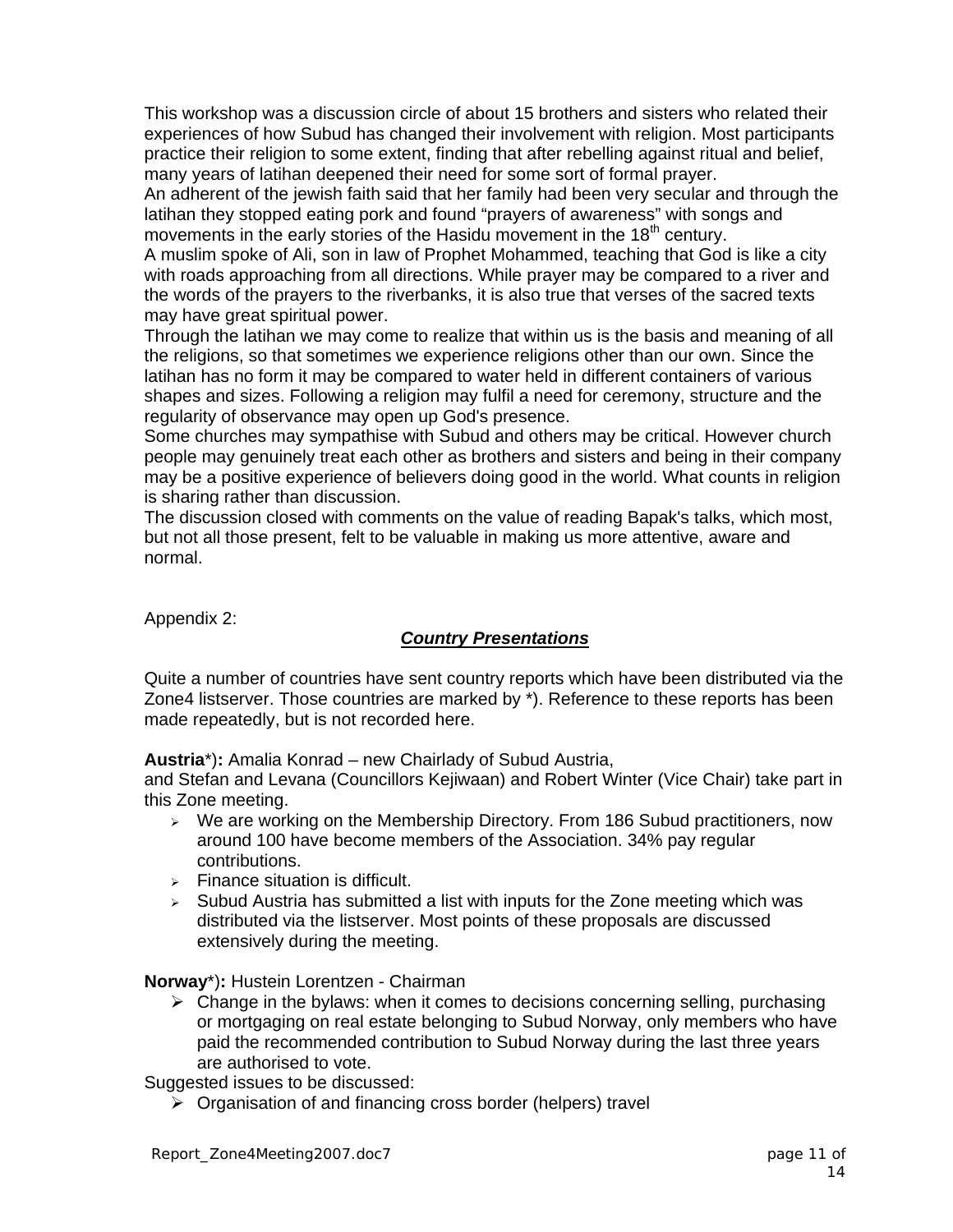$\triangleright$  Coordinated approach for collecting, safe keeping, and use of data within Subud International

# **Switzerland:** Héléana Syfrieg – Chairlady

and Karin Rhomberg, Kejiwaan Councillor, are attending.

- $\triangleright$  There are about 60 members.
- $\triangleright$  St. Gallen is the most active group
- ¾ Small committee Elisa (CC), Sebastian (Treasurer), Héléana. Just able to do basic administration work. No energy for international affairs.
- $\triangleright$  Request for a workshop at this meeting: Cooperation of helpers and committee.

**Israel**\*)**:** Udi Lyon – Chairman

- $\geq 180$  active members
- $\geq 4$  groups
- $\triangleright$  1 Subud house in Tel Aviv, offices are rented by members = most active group
- $\triangleright$  Many young members,
- $\triangleright$  Helpers: 30 lady helpers, 10 men helpers lot of testing going on
- $\triangleright$  Wings don't function so well,
- $\triangleright$  Thank you to the IHs Farah and Andrew who visited Subud Israel

**Lithuania**\*)**:** Sergej Jashin - Vice Chairman

- $\triangleright$  Small country, small group
- $\geq 50$  opened members only 15 active, only a few young Subud members.
- $\triangleright$  Organisation not too difficult, 3 members in the committee, enough helpers
- $\triangleright$  Problem: number of opened members and non-active members
- $\triangleright$  No Wing activities

# **Letland**: Tatjana Liachenko

- $\triangleright$  Group is like migratory birds, members come and go. At present 1 man, 16 women.
- $\triangleright$  Members invite each other to their homes for Latihan.

**Russia:** Zarema Saidova

- $\triangleright$  There are 4 cities with Subud Moscow group is the largest
- $\triangleright$  Two committees in Russia: the national committee and the Moscow committee
- $\triangleright$  Helpers:
	- $\circ$  Lady helpers:  $5 + 1$  candidate
	- $\circ$  Men helpers: 3 + 1 candidate + 1 national helper
- $\geq 108$  have been opened in Russia
- $\triangleright$  More than 60 members are active
- $\triangleright$  Committee and helpers do regular Latihan together
- $\triangleright$  Every 1<sup>st</sup> Saturday in the month there is a Latihan for all Russian speaking countries
- $\triangleright$  The quality of the Latihan: Men: general level is good – receive well Ladies: receive well – some are noisy, helpers do Latihan with member.
- $\triangleright$  Moscow group would like to find new premises and is
- $\triangleright$  Looking for a new committee
- $\triangleright$  The number of young members is growing
- $\triangleright$  No finance problems
- $\triangleright$  Everything looks really good.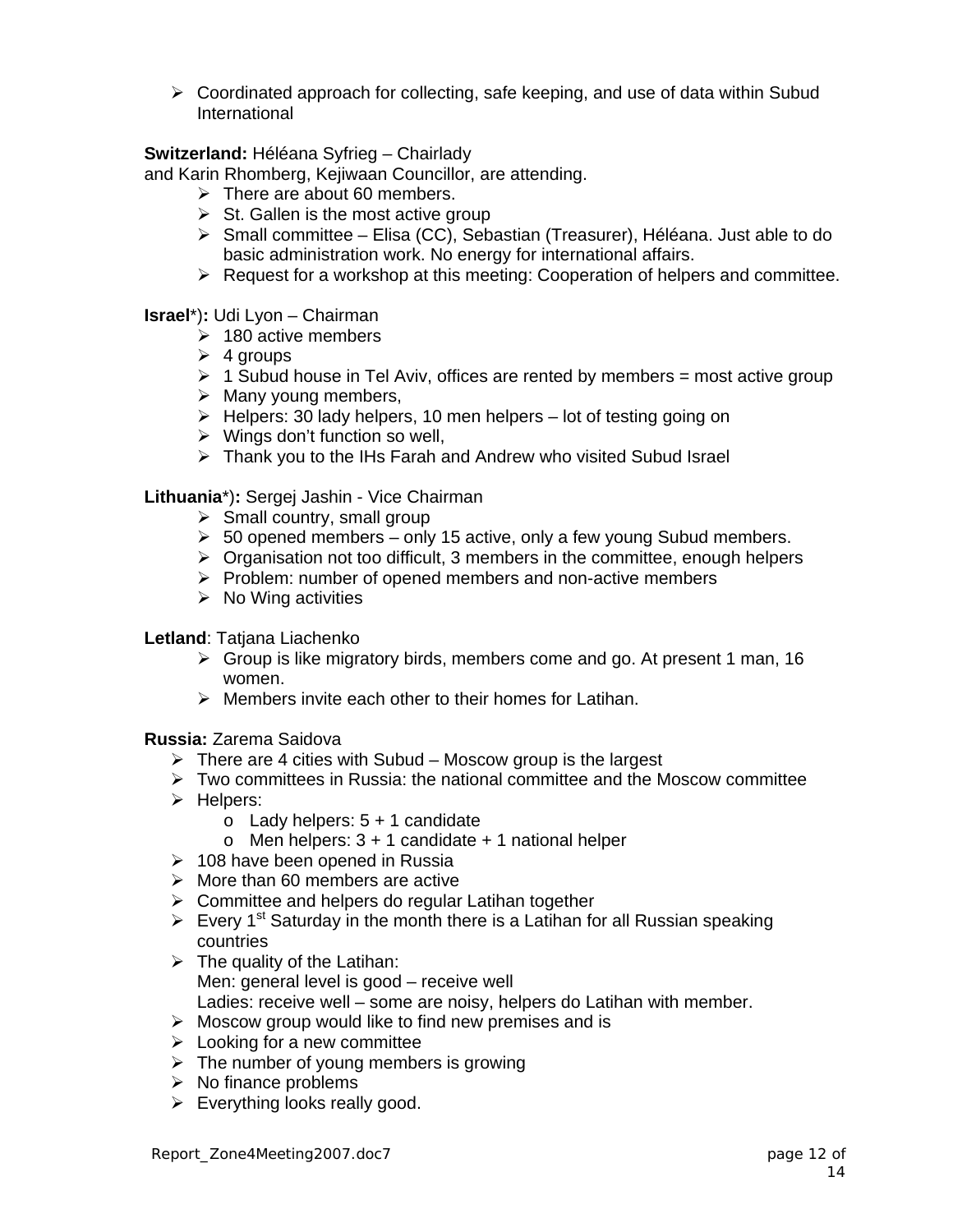**Poland:** Maksymilian Wroblewski – Chairman

- $\triangleright$  In autumn the national meeting took place. The IHs Lora and Saroni as well as Valentin were present.
- $\geq 3$  Committee members: Chair Treasurer Committee Councillor
- $\triangleright$  Subud in 4 cities
- $\triangleright$  Only a few members do regular Latihan, ladies in Olsztyn do Latihan once a week, in other places there are occasional Latihans
- $\triangleright$  1 National Helper Hermes tries to keep the members active, tries to strengthen their motivation
- $\geq 4$  men helpers and 2 lady helpers
- $\geq 3$  members moved to UK family Novosz

**Hungary**\*)**:** Elina Ungvary – Chairlady

- $\triangleright$  It has been a busy year, after organising the last Zone meeting. But it was fun.
- $\triangleright$  Good news: the number of men doing Latihan is growing. The new Secretary of Subud Hungary is a man: Balacz
- $\triangleright$  (Note: Since the Luebeck meeting Balacz has taken over as chairman.)
- $\triangleright$  Elina tries to make the members more aware of the international side of Subud.

#### **Greece:** Robiyan Easty – Kejiwaan Councillor

- $\triangleright$  The country report will be available on the listserver after the meeting.
- $\triangleright$  There is a feeling like a "private club", burning on low flame, little interest for international organisation.
- $\triangleright$  Proposal to test: How open are we for new members?
- $\triangleright$  Even though there are not many people interested in Subud they started to enlarge the Subud house. There is hope that people will come when there is more space.
- $\triangleright$  Finances: Greece is not contributing to the Zone4 budget because Greece needed a credit to enlarge the house

#### **Ukraine**\*)**:** Stephan Solat

- $\triangleright$  There are more than 70 members in 4 groups and some isolated members. Stephan reports in some details which are not recorded here since official reports have been sent via the listserver after the Luebeck meeting.
- $\triangleright$  Stephan and his wife Rashida (USA / Indonesia) are Kiev residents at present, the only members from Ukraine able to attend the meeting.
- $\triangleright$  Visa have been refused for all delegates who intended to come.

**Germany**\*)**:** Franziska Ziemann – Chairlady, and Bärbel Grimm – Committee Councillor

- $\triangleright$  Germany has organised this meeting. It was a lot of work, but a wonderful experience.
- $\triangleright$  It is good to see, how many German members are attending the meeting. The interest in international meetings has grown.
- $\triangleright$  Not much Subud Youth, but many children are here.
- $\triangleright$  SICA is growing, there is a wonderful art gallery here at the meeting.

**Sweden**\*)**:** Lena Bengtsson is the only Swedish participant but doesn't feel like representing Sweden. After the meeting reports of both Subud Associations in Sweden are distributed via the listserver.

Zone Rep. Valentin adds some information. Almost half the countries of Zone4 are not present: